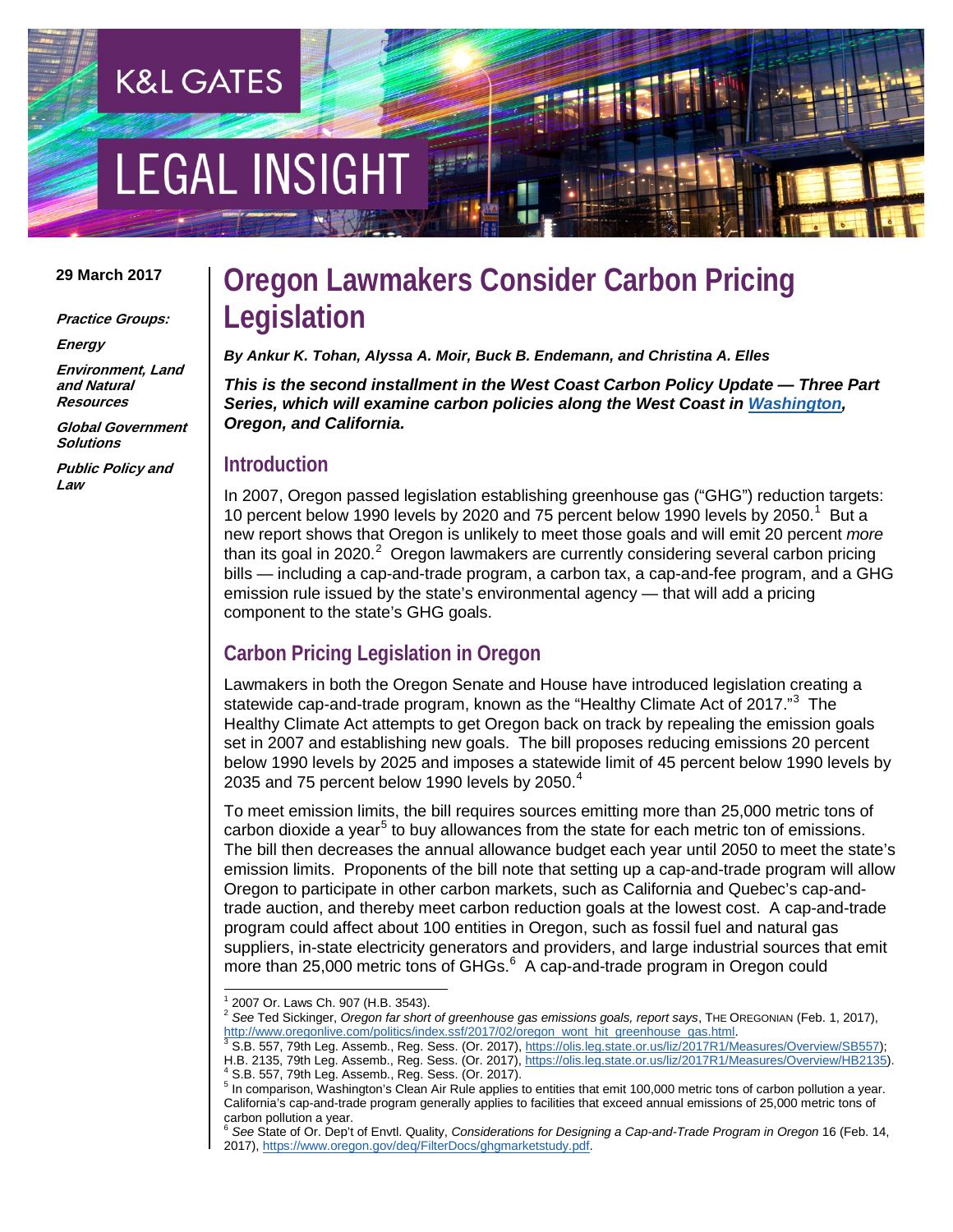### K&L GATES

#### **Oregon Lawmakers Consider Carbon Pricing Legislation**

generate revenues of up to \$300 million a year.<sup>[7](#page-1-0)</sup> The Healthy Climate Act proposes to invest this revenue in transportation-related projects, climate resilience measures, disadvantaged communities, and renewable energy projects. The bill also allows the state to issue free allowances to electric and natural gas utilities and "emissions-intensive, trade-exposed" industries. $^8$  $^8$  These free allowances would help prevent "leakage" — when a state's GHGs go down because higher energy costs (here, caused by a cap-and-trade program) force a covered entity to move to another state. In this situation, GHGs were not reduced, they simply "leaked" (i.e., moved) to a nearby state.

Lawmakers have introduced other carbon pricing bills beyond a cap-and-trade program. For instance, S.B. 748 adopts the GHG targets from the 2007 regulations and directs the Oregon Environmental Quality Commission<sup>[9](#page-1-2)</sup> to create a "carbon pollution permit program."<sup>10</sup> Sources that emit over 25,000 tons of GHGs per year must pay for a permit and will be fined if they emit more than what their permit authorizes. The bill proposes to invest money generated from the permits and penalties in efforts to further reduce emissions and help disadvantaged communities.

Legislators also introduced H.B. 2468, which proposes new GHG limits (10 percent below 1990 levels by 2020, 68 percent below 1990 levels by 2035, and 91 percent below 1990 levels by 2050) and directs the Oregon Environmental Quality Commission to adopt and implement a rule to meet the GHG limits. The bill does not contemplate a specific market mechanism to meet the GHG limits but merely instructs the Oregon Environmental Quality Commission to adopt the rules necessary to achieve the GHG limits. Lastly, lawmakers are also contemplating a draft carbon tax proposal, LC 1242.<sup>[11](#page-1-4)</sup>

With so many options, it remains to be seen whether Oregon legislators will take action this legislative session to pass a carbon pricing bill. On March 1, 2017, Senator Michael Dembrow, chair of the Senate Environment and Natural Resources Committee, said that he is committed to settling on a path forward by the end of the legislative session in July 2017.<sup>[12](#page-1-5)</sup>

#### **Recent Oregon Climate and Energy Laws**

If Oregon does pass a carbon pricing program, however, it will need to consider two other recently enacted climate and energy bills as it develops its program. First, the legislature passed a low-carbon fuel standard in 2015<sup>[13](#page-1-6)</sup> that requires a 10 percent reduction in carbon intensity from 2015 levels by 2025. Second, the state also enacted the Oregon Clean Electricity Plan and Coal Transition Plan<sup>[14](#page-1-7)</sup> (the "Plan") in 2016. The Plan directs Pacific

<span id="page-1-3"></span><sup>10</sup> S.B. 748, 79th Leg. Assemb., Reg. Sess. (Or. 2017)[, https://olis.leg.state.or.us/liz/2017R1/Measures/Overview/SB748\)](https://olis.leg.state.or.us/liz/2017R1/Measures/Overview/SB748).<br><sup>11</sup> See LC 1242, 79th Leg. Assemb., Reg. Sess. (Or. 2017), [https://olis.leg.state.or.us/liz/2017R1/Downloads/CommitteeMeetingDocument/100184\)](https://olis.leg.state.or.us/liz/2017R1/Downloads/CommitteeMeetingDocument/100184). Legislators held a public hearing

<span id="page-1-0"></span><sup>&</sup>lt;sup>7</sup> See Ted Sickinger, *Lawmakers to debate hard limits on greenhouse gas emissions in Oregon*, THE OREGONIAN (Jan. 14, 2017), http://www.oregonlive.com/politics/index.ssf/2017/01/post 191.html.

<span id="page-1-2"></span><span id="page-1-1"></span><sup>&</sup>lt;sup>8</sup> See S.B. 557, 79th Leg. Assemb., Reg. Sess. (Or. 2017).<br><sup>9</sup> The Oregon Environmental Quality Commission is the Department of Environmental Quality's five-member policy and rulemaking board. Members of the commission ar

<span id="page-1-4"></span>on various carbon pricing proposals, including LC 1242, during a joint meeting between the House Committee on Energy and Environment and the Senate Committee on Environment and Natural Resources on March 1, 2017.

<span id="page-1-5"></span><sup>12</sup> Cassandra Profita, *Carbon Tax? Cap and Trade? Oregon Lawmakers Weigh Options for Reducing Emissions,* OR. PUB. BROAD. (March 1, 2017)[, http://www.opb.org/news/article/oregon-lawmakers-weigh-two-options-for-reducing-carbon-](http://www.opb.org/news/article/oregon-lawmakers-weigh-two-options-for-reducing-carbon-emissions/)

<span id="page-1-7"></span><span id="page-1-6"></span>[emissions/.](http://www.opb.org/news/article/oregon-lawmakers-weigh-two-options-for-reducing-carbon-emissions/)<br><sup>[13](http://www.opb.org/news/article/oregon-lawmakers-weigh-two-options-for-reducing-carbon-emissions/)</sup> 2015 Or. Laws Ch. 4 (S.B. 324).<br><sup>14</sup> 2016 Or. Laws Ch. 28 (S.B. 1547).